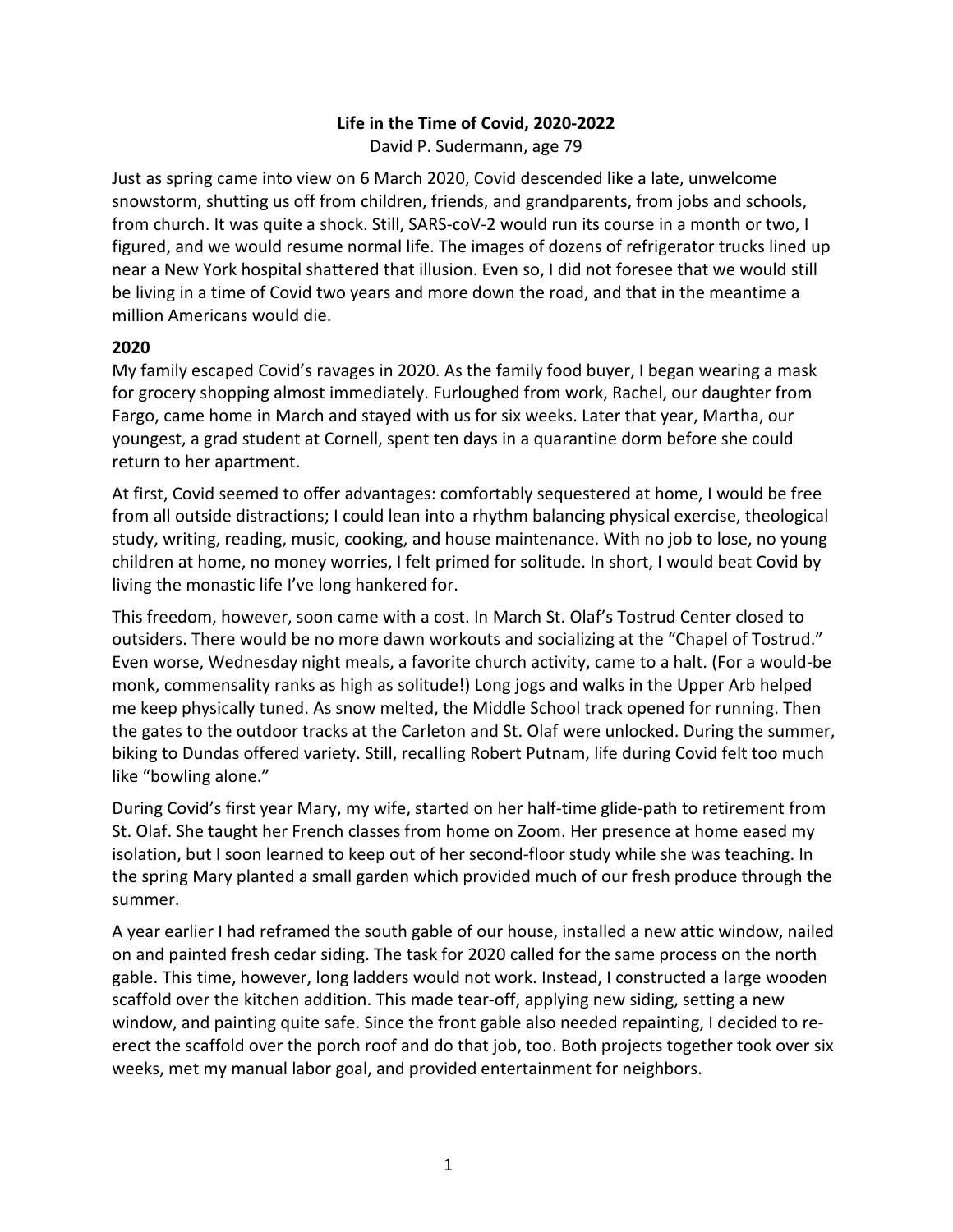My plan to finish reading one book each week in 2020 came up short. The completed list of thirty-three included James Cone's *The Cross and the Lynching Tree;* Ibram X. Kendi's *How to Be an Antiracist;* Annette Gordon Reed's volumes on the Hemings family and Thomas Jefferson; Doris Kearns Goodwin's study of progressive journalism and politics, *The Bully Pulpit: Theodore Roosevelt, William Howard Taft, and the Golden Age of Journalism*. I also pulled down several books from bygone student days to reread. In honor of Covid, it seemed fitting to reread Boccaccio's *Decamarone*, a collection of 100 novellas set during the Black Death in Florence in 1348. George Orwell's *1984*, a novel about the dangers of "alternative facts" that I first read in high school sounded eerily like 2020. Books on politics included John Bolton's account of life in the Trump inner circle, and Jason Stanley's *How Fascism Works: The Politics of Us and Them*.

2020 marked the sixtieth anniversary of my high-school graduation. When Covid forced cancellation of our class get-together, I collected high-school memories from my still-living classmates and published them in a booklet. At the same time I began writing a memoir of my four years in a small Indiana high school. Could I find a way back into the inner life of the limitpushing teenage boy I was? That was the challenge. I'm still working on the memoir.

In 2020 I listened to Keith Jarrett ("The Köln Concert"), John Prine (Prine died in April 2020 of Covid), and Bach, all good stress relievers. Rachel and I streamed Ken Burns's fine "Country Music" series, which at times gave lachrymose release—I'm thinking of Kris Kristoferson's "Help Me Make It through the Night." Together we also discovered Townes Van Zandt. Later, I found Pepper Choplin's "You Are Not Alone," sung by Oasis, comforting. Listening to the Dave Brubeck Quartet brought vivid memories of the concert my mother and I had attended more than sixty years ago—Dave's Bach-like riffs on the piano, Paul Desmond's soulful sound on alto sax, Joe Morello's drums, and Eugene Wright's bass.

Dining out fell off the table, so to speak. I ventured forth only to shop for groceries. Although we missed St. John's friends, the *Sunday New York Times* eased the break from church. Covid seemed as much a passing nuisance as a burden. Even so, as the pandemic surged, the "pressure got the drop on me," and I shocked myself by bursting into tears from time to time. Van Zandt's "If I Needed You," the centerpiece of a bittersweet film, "Broken Circle Breakdown," helped "ease the pain"of the growing loneliness, illness, and death around us.

By far the greater psychological weight in 2020 came from the intensifying political and social conflicts tearing at the fabric of our democracy. Long-festering systemic racism burst open when police killed George Floyd in May. A toxic mixture of conspiracy theories, disinformation, and threats of violence spread as rapidly as Covid through social media and intensified throughout the 2020 political campaign. Efforts to undermine science and subvert democratic norms cascaded. In sum, the quality life in the time of Covid, already difficult, worsened, and heading into November's election, service for the common good seemed in retreat.

## **2021**

We expected to see Covid disappearing in the rear-view mirror by 2021, but new variants evolved. On 4 March Covid cases in Minnesota reached 500,000; the more contagious Delta variant struck in early June. Then Omicron made its debut in November. By early March of 2022, 1.42 million Minnesotans had contracted the virus and 12,455 had died.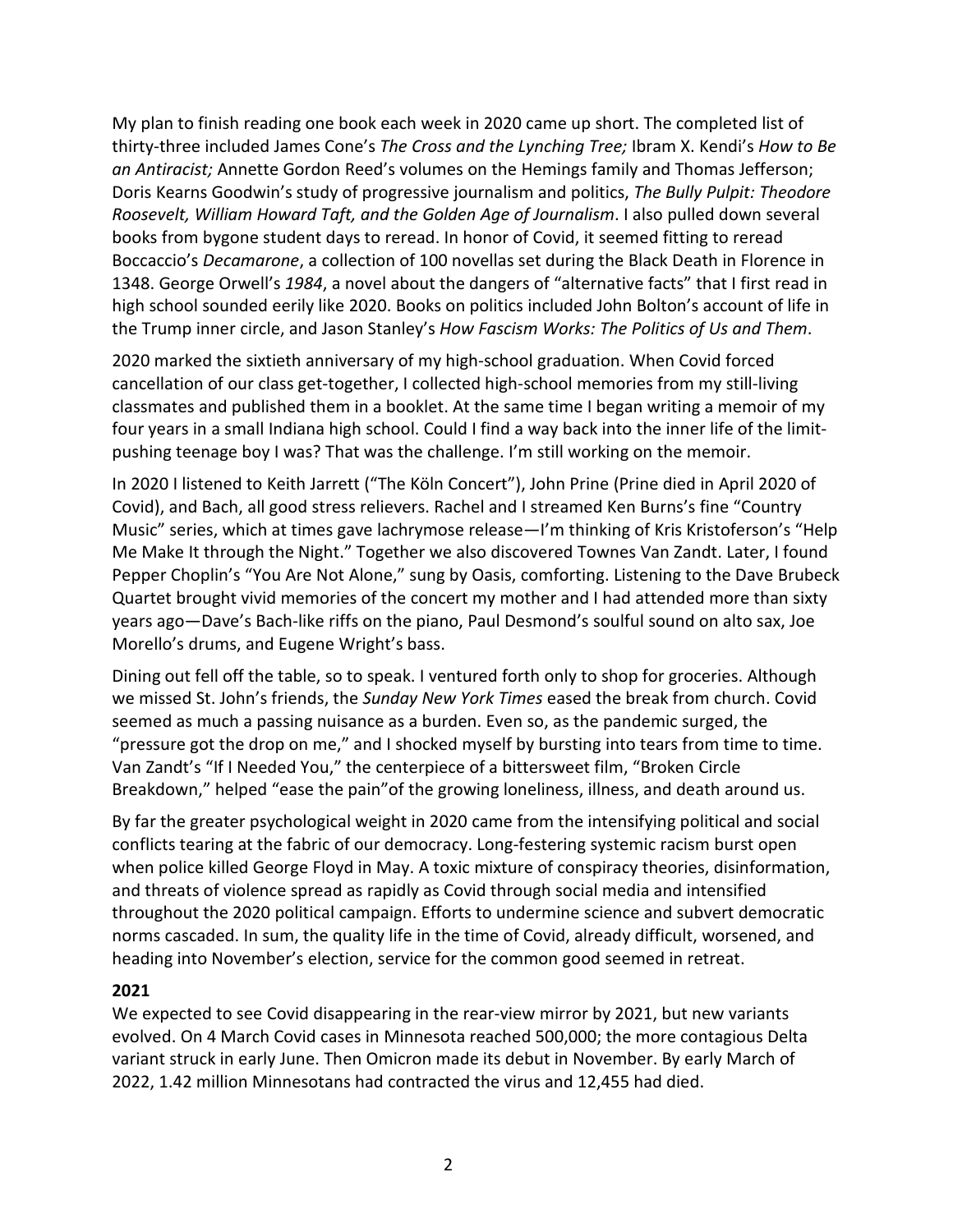When the Northfield Hospital called us late one afternoon in February, Mary and I rushed over for our first shot. There we met friends, the Cederbergs, also signing in. Even though the vaccinations gave more freedom to venture out, I continued to mask for early-morning grocery shopping. In August we felt safe enough to travel to Fargo and then to Detroit Lakes for Rachel's sprint triathlon. In September Mary and I drove to Indiana for a long weekend visit and my rescheduled class reunion. Even so, as the more dangerous Delta variant caused a serious spike again in the fall, we kept mostly to ourselves.

Despite vaccinations, I felt greater mental-emotional stress this year. It was harder to face each day's routine; still isolated at home, I lacked the will power at times to do even simple chores. House projects went on hold, except for some repainting around the porch during the fall. The January 6 insurrection in DC intensified the weight of our national crisis of government. I began to fear with William Butler Yeats that "things fall apart; the centre cannot hold; mere anarchy is loosed upon the world."

The twenty-four months of pandemic and national crisis caused each day to blur into the next. If the *New York Times* appeared on our sidewalk in front, I knew it was Sunday morning. Some weekends we held Google Meets with our daughters. From home Mary completed her final term of St. Olaf teaching and retired; our daughter Martha finished a doctorate in plant pathology in July and came home for a short visit on her way to a post-doc position at Oregon State. Once there she weathered a week-long bout of breakthrough Covid. Covid's ravages—reaching more than six million worldwide—underscored the fragility of life and often drew me back in memory to those I have lost: classmates, friends, mother, father, parents-in-law, grandparents, brother, and two aunts recently.

John J., my older brother, died at Christmas, 1999, after nearly a lifetime of schizophrenia. I finally found the courage in 2021 to unpack and catalog his books. Dozens held slips of paper used as bookmarks on which he had jotted down a fleeting thought, some with titles of songs or snatches of lyrics that held special meaning. On one slip I found fragments of Bill Withers's "Lean on Me": *just call on me brother, when you need a hand, we all need somebody to lean on*. I feel that now.

Many titles in my brother's library reflected his efforts to escape religious fundamentalism and nurture an authentic faith. We shared this quest, and in 2021 retired pastor Phil Eaves and I resumed our Thursday theology conversations. We found theologian Gordon Kaufman's late works, *In the Beginning Creativity* and *Jesus and Creativity*, transformational. As the year drew on, Phil and I dug into Sallie McFague's brilliant *Metaphorical Theology: Models of God in Religious Language*. On the way we met Jesus as "a parable of God."

On my own I revisited several books that had left a mark when I first read them. Erich Fromm's *The Art of Loving: An Enquiry into the Nature of Love,* opened my eyes now fully to what, as a fourteen-year old, I had only perceived through a glass darkly. I had started *Walden* in college but abandoned it after forty pages—Thoreau did not speak to me then. This time, however, I got the message: *I went to the woods because I wished to live deliberately, to front only the essential facts of life, and see if I could not learn what it had to teach, and not, when I came to die, discover that I had not lived*. Living through Covid, like going to the woods, has also meant confronting the essential facts of life.